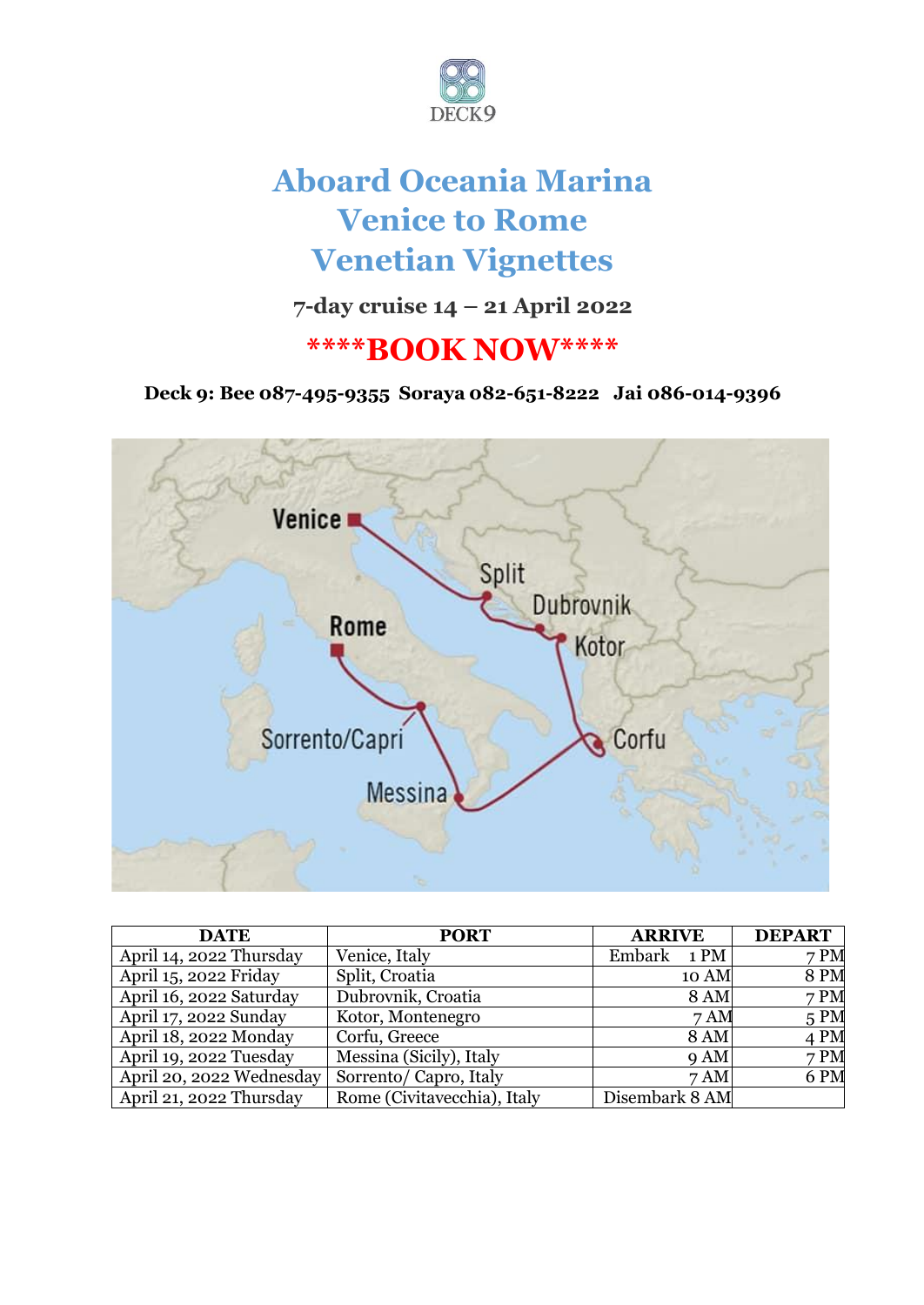

#### **VENICE, ITALY** Day 1: Thursday, April 14, 2022



Savor the majestic beauty of this amazing city as you glide along its canals and under its bridges, opulent palazzi and elegant churches lining the route. Discover Venice's secret quarters down narrow alleys opening into spacious campos. Admire the Doge's Palace and St. Mark's Basilica. Visit lovely Burano and the glass factories on Murano. Or enjoy the scenic

countryside with its stunning Palladian villas.

#### **SPLIT, CROATIA**

Day 2: Friday, April 15, 2022



Sometime around 300 A.D., Roman Emperor Diocletian built his retirement palace on one of the loveliest spots on the Adriatic Sea. Today his palace has become a UNESCO World Heritage Site in the heart of Split, the city that grew up around it. Many intriguing relics from the Roman, Greek colonial and Medieval periods can be found in Split's archaeological museum, which was founded in 1820, making it Croatia's oldest museum. One of the top outdoor attractions is the green oasis of Marjan Forest Park with its Split Zoo. There are also plenty of fine beaches nearby.

#### **DUBROVNIK, CROATIA** Day 3: Saturday, April 16, 2022



Enjoy a walk through this famous walled medieval city and its exquisite Venetian monuments. See the Franciscan monastery and explore the Rector's palace and the cathedral. Or explore the countryside with a visit to lovely Cavtat, an enchanting seaside resort that began life as a Greek and then Roman colony. Then visit a local family in a Konavle Valley village and enjoy their hospitality over a traditional welcome of brandy and figs with a serenade by local musicians.

#### **KOTOR, MONTENEGRO**

Day 4: Sunday, April 17, 2022



Kotor is a beautiful walled medieval city of twisting, pink-paved streets, markets and architecture reflecting Byzantine to Venetian influences. Stroll through the compact old town, admire the impressive walls and tour the imposing St. Tryphon Cathedral, consecrated in 1166.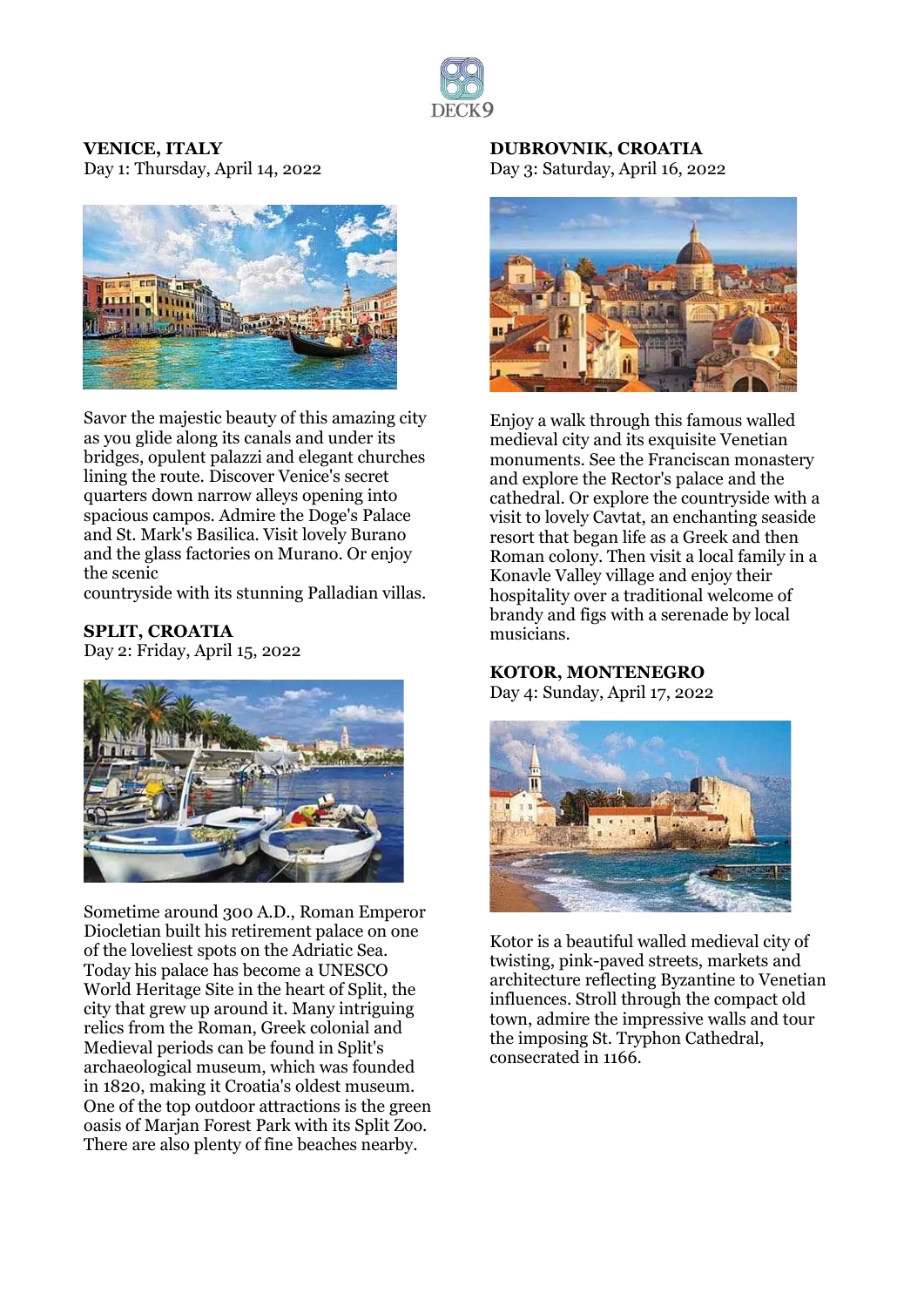

#### **CORFU, GREECE** Day 5: Monday, April 18, 2022



Immerse yourself in this island of glorious scenery and beaches, serene monasteries, beautiful palaces, traditional mountain towns and Corfu's lovely old Venetian quarter. Or visit the ornate Achilleion Palace, built by Empress Sissi of Austria and filled with dramatic sculptures of the Greek hero Achilles.

#### **MESSINA (SICILY), ITALY** Day 6: Tuesday, April 19, 2022



Visit beautiful Taormina and marvel at its famous Greek theater and the stunning view of Mount Etna. Explore lovely medieval Messina with its historic churches and the cathedral where it is rumored Richard the Lionheart worshipped in 1190. Or discover ancient Tyndaris, founded in 396 B.C., with its fine mosaics, Roman baths and impressive theater overlooking the sea.

#### **SORRENTO/ CAPRI, ITALY** Day 7: Wednesday, April 20, 2022



Beautiful Capri, with its stunning panoramas, villages, charming piazzas and the Villa San Michele, makes a nice diversion. Visit the ruins at Pompeii, take a cooking lesson in Sorrento or travel to the frenetic city of Naples and learn to make pizzas as the Neapolitans do.

## **ROME(CIVITAVECCHIA), ITALY**

Day 8: Thursday, April 21, 2022



Travel to Rome and revel in the magnificent monuments, from the ancient Roman Forum and Coliseum to the splendor of St. Peter's Basilica with Michelangelo's Pietà and his breathtaking frescoes in the Sistine Chapel. Or enjoy a drive through the lush farmlands of the Roman countryside to lovely medieval Castelgandolfo.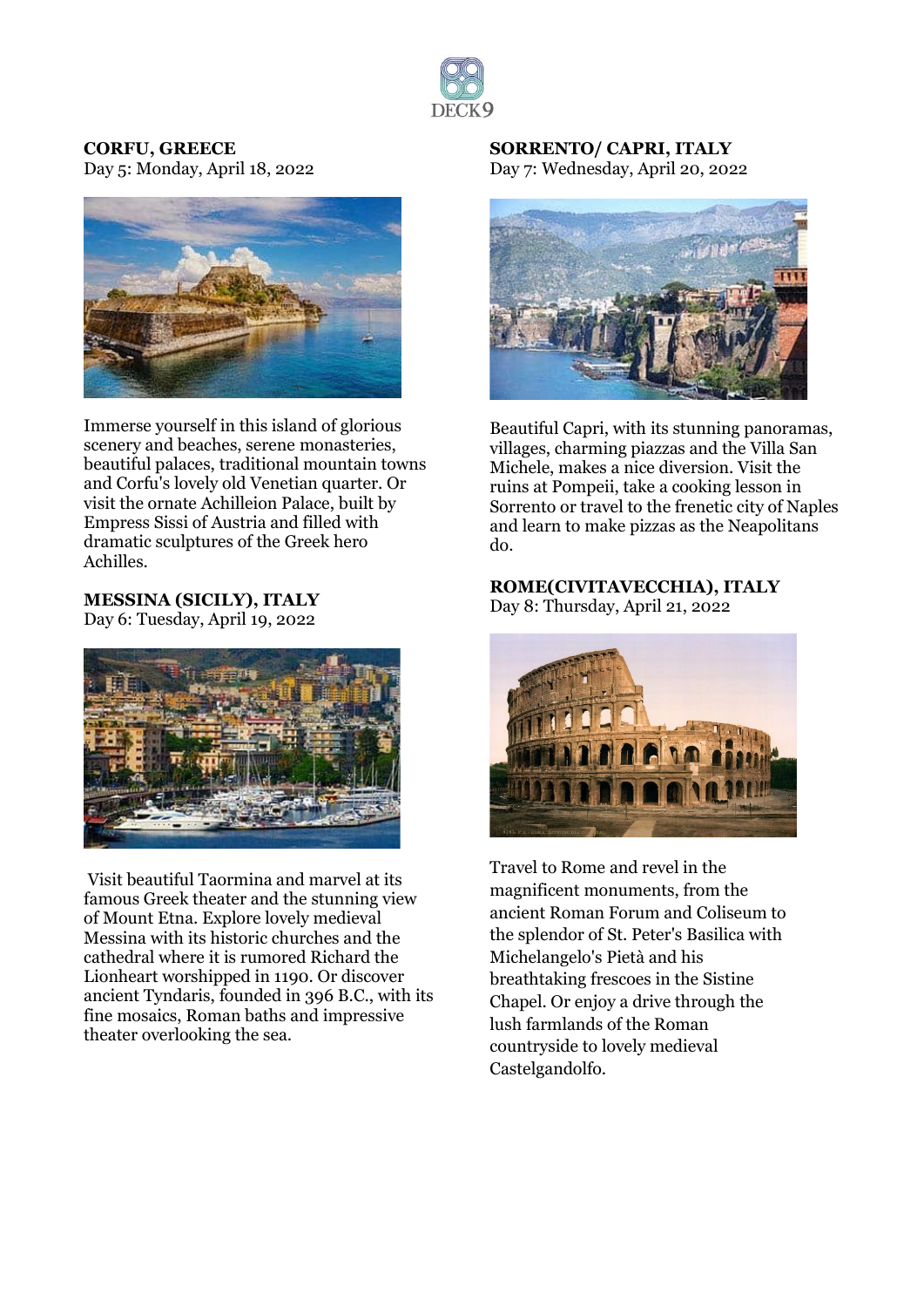

#### **OCEANIA MARINA**

Tonnage: 66,084 | Refurbishment Date: 2020 | Decks: 16 | Guest capacity: 1,250



## **Rooms & Fares (as of 30 March 2021)**

| <b>CATEGORY</b> | <b>DESCRIPTION</b>             | <b>BROCHURE</b><br><b>FARE</b> | <b>PROMOTIONAL</b><br><b>FARE</b> |                | <b>AVAILABILITY</b> |
|-----------------|--------------------------------|--------------------------------|-----------------------------------|----------------|---------------------|
|                 |                                |                                | <b>GUEST1</b>                     | <b>GUEST 2</b> |                     |
| <b>OS</b>       | Owner's Suite 185 sqm          | <del>\$9,399</del>             | \$7,399                           | \$7,399        | <b>AVAILABLE</b>    |
| VS              | Vista Suite 111 -140 sqm       | \$7,899                        | \$5,899                           | \$5,899        | <b>AVAILABLE</b>    |
| OC              | Oceania Suite 92 sqm           | \$7,399                        | \$5,399                           | \$5,399        | AVAILABLE           |
| PH <sub>1</sub> | Penthouse Suite 39 sqm         | \$5,599                        | \$3,599                           | \$3,599        | <b>AVAILABLE</b>    |
| PH <sub>2</sub> | Penthouse Suite 39 sqm         | \$5,499                        | \$3,499                           | \$3,499        | <b>AVAILABLE</b>    |
| PH <sub>3</sub> | Penthouse Suite 39 sqm         | <del>\$5,399</del>             | \$3,399                           | \$3,399        | AVAILABLE           |
| A1              | Concierge Level Veranda 26 sqm | \$4,749                        | \$2,749                           | \$2,749        | <b>AVAILABLE</b>    |
| A2              | Concierge Level Veranda 26 sqm | \$4,699                        | \$2,699                           | \$2,699        | <b>AVAILABLE</b>    |
| A <sub>3</sub>  | Concierge Level Veranda 26 sqm | \$4,649                        | \$2,649                           | \$2,649        | <b>AVAILABLE</b>    |
| A4              | Concierge Level Veranda 26 sqm | \$4,599                        | \$2,599                           | \$2,599        | <b>AVAILABLE</b>    |
| B <sub>1</sub>  | Veranda Stateroom 26 sqm       | \$4,549                        | \$2,549                           | \$2,549        | <b>AVAILABLE</b>    |
| B <sub>2</sub>  | Veranda Stateroom 26 sqm       | \$4,499                        | \$2,499                           | \$2,499        | <b>AVAILABLE</b>    |
| B <sub>3</sub>  | Veranda Stateroom 26 sqm       | \$4,449                        | \$2,449                           | \$2,449        | <b>AVAILABLE</b>    |
| <b>B4</b>       | Veranda Stateroom 26 sqm       | <del>\$4,399</del>             | \$2,399                           | \$2,399        | <b>AVAILABLE</b>    |

*Price and availability are subjected to change without notice.*